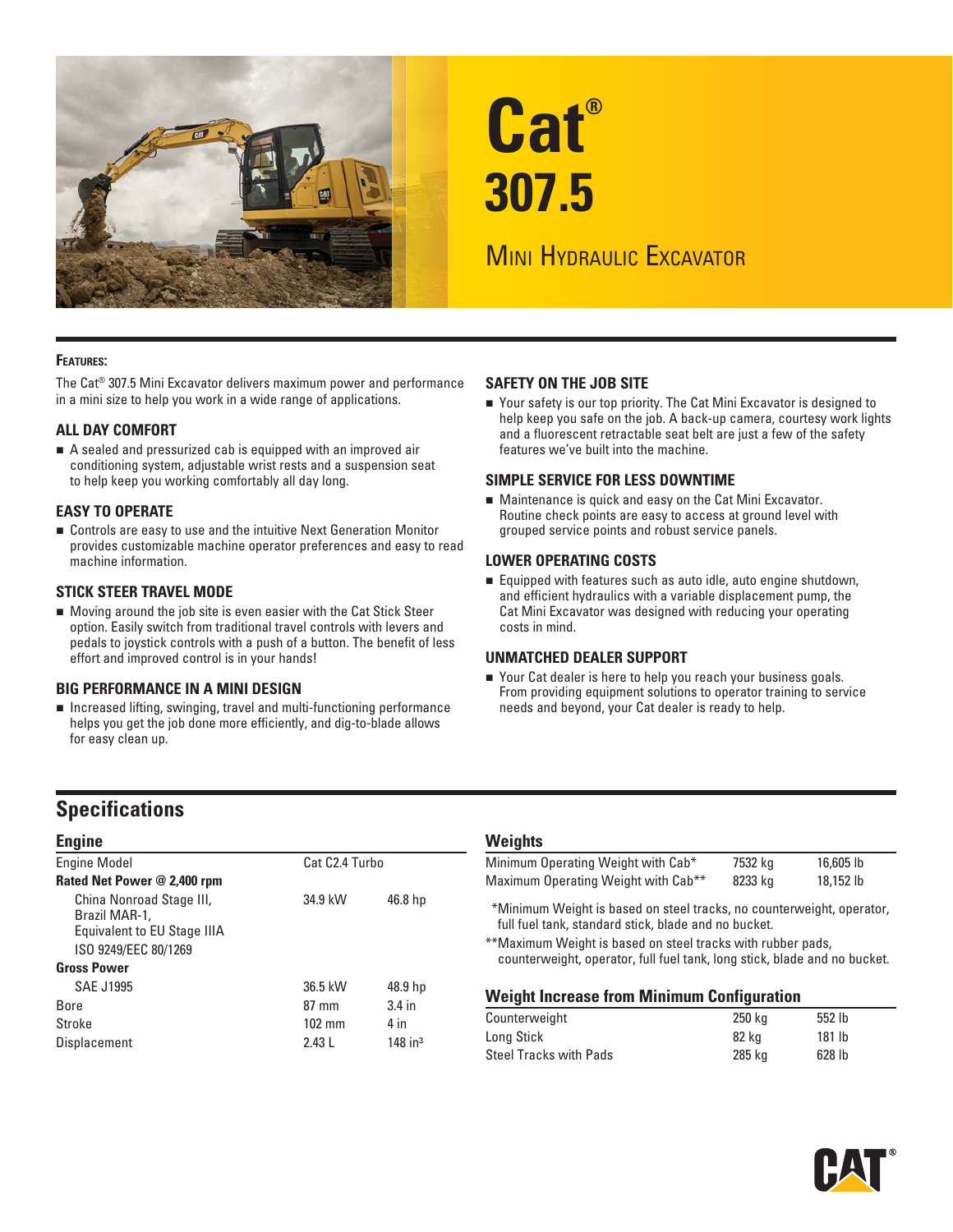## **307.5 Mini Hydraulic Excavator**

## **Travel System**

| Travel Speed - High                 | $5.0$ km/h | $3.1$ mph |
|-------------------------------------|------------|-----------|
| Travel Speed - Low                  | $3.1$ km/h | $1.9$ mph |
| Maximum Traction Force - High Speed | 26.1 kN    | 5,856 lb  |
| Maximum Traction Force - Low Speed  | 62.4 kN    | 14,035 lb |
| Ground Pressure - Minimum Weight    | 32.7 kPa   | 5 psi     |
| Ground Pressure - Maximum Weight    | 35.7 kPa   | 5 psi     |
| Gradeability (maximum)              | 30 degrees |           |
|                                     |            |           |

## **Service Refill Capacities**

| <b>Cooling System</b>   | 10 <sub>L</sub> | $2.6$ gal |
|-------------------------|-----------------|-----------|
| Engine Oil              | 9.5L            | $2.5$ gal |
| <b>Fuel Tank</b>        | 145 L           | 38 gal    |
| <b>Hydraulic Tank</b>   | 53 L            | 14 gal    |
| <b>Hydraulic System</b> | 104 L           | 27 gal    |

## **Hydraulic System Dimensions Dimensions**

| Load Sensing Hydraulics with Variable Displacement Piston Pump |            |            |  |  |  |  |  |  |
|----------------------------------------------------------------|------------|------------|--|--|--|--|--|--|
| Pump Flow @ 2,400 rpm                                          | 167 L/min  | 44 gal/min |  |  |  |  |  |  |
| Operating Pressure - Equipment                                 | $285$ bar  | 4,134 psi  |  |  |  |  |  |  |
| Operating Pressure - Travel                                    | $285$ bar  | 4,134 psi  |  |  |  |  |  |  |
| Operating Pressure - Swing                                     | $250$ bar  | 3,626 psi  |  |  |  |  |  |  |
| Auxiliary Circuit - Primary                                    |            |            |  |  |  |  |  |  |
| Flow                                                           | 131 L/min  | 35 gal/min |  |  |  |  |  |  |
| Pressure                                                       | $285$ bar  | 4,134 psi  |  |  |  |  |  |  |
| Auxiliary Circuit - Secondary                                  |            |            |  |  |  |  |  |  |
| Flow                                                           | $33$ L/min | 9 gal/min  |  |  |  |  |  |  |
| Pressure                                                       | $285$ bar  | 4,134 psi  |  |  |  |  |  |  |
| Digging Force - Stick (standard)                               | 37.8 kN    | 8.504 lb   |  |  |  |  |  |  |
| Digging Force - Stick (long)                                   | 33.7 kN    | 7.579 lb   |  |  |  |  |  |  |
| Digging Force - Bucket                                         | 54.6 kN    | 12.272 lb  |  |  |  |  |  |  |
|                                                                |            |            |  |  |  |  |  |  |

## **Swing System**

| <b>Machine Swing Speed</b> | $10$ rpm |
|----------------------------|----------|
|                            |          |

| piuvv                                        |                  |         |
|----------------------------------------------|------------------|---------|
| Width                                        | 2280 mm          | 90 in   |
| Height                                       | 431 mm           | $17$ in |
| <b>Certification – Cab</b>                   |                  |         |
| <b>Roll Over Protective Structure (ROPS)</b> | ISO 12117-2:2008 |         |

| Tip Over Protective Structure (TOPS) | ISO 12117:1997            |
|--------------------------------------|---------------------------|
| Top Guard                            | ISO 10262:1998 (Level II) |

## **Sound**

| <b>Operator Sound Pressure</b><br>(ISO 6396:2008)  | 72 dB(A) |
|----------------------------------------------------|----------|
| Average Exterior Sound Pressure<br>(ISO 6395:2008) | 98 dB(A) |



| Load Sensing Hydraulics with Variable Displacement Piston Pump |                           |            |    |                                | <b>Standard Stick</b> | <b>Long Stick</b> |
|----------------------------------------------------------------|---------------------------|------------|----|--------------------------------|-----------------------|-------------------|
| Pump Flow @ 2,400 rpm                                          | 167 L/min                 | 44 gal/min |    | Dig Depth                      | 4107 mm (162 in)      | 4649 mm (183 in)  |
| Operating Pressure - Equipment                                 | $285$ bar                 | 4,134 psi  |    |                                |                       |                   |
| Operating Pressure - Travel                                    | $285$ bar                 | 4,134 psi  |    | 2 Vertical Wall                | 3604 mm (142 in)      | 4120 mm (162 in)  |
| Operating Pressure - Swing                                     | 250 <sub>bar</sub>        | 3,626 psi  |    | 3 Maximum Reach                | 6152 mm (242 in)      | 6671 mm (263 in)  |
| Auxiliary Circuit - Primary                                    |                           |            |    | at Ground Level                |                       |                   |
| Flow                                                           | 131 $L/min$               | 35 gal/min |    | 4 Maximum Reach                | 6297 mm (248 in)      | 6805 mm (268 in)  |
| Pressure                                                       | $285$ bar                 | 4,134 psi  |    | 5 Maximum Dig Height           | 7341 mm (289 in)      | 7758 mm (305 in)  |
| Auxiliary Circuit – Secondary                                  |                           |            |    | 6 Maximum Dump Clearance       | 5293 mm (208 in)      | 5710 mm (225 in)  |
| Flow                                                           | $33$ L/min                | 9 gal/min  |    | 7 Boom in Reach                | 1681 mm (66 in)       | 2250 mm (89 in)   |
| Pressure                                                       | $285$ bar                 | 4,134 psi  |    | 8 Tail Swing                   |                       |                   |
| Digging Force – Stick (standard)                               | 37.8 kN                   | 8,504 lb   |    | with Counterweight             | 1995 mm (79 in)       | 1995 mm (79 in)   |
| Digging Force – Stick (long)                                   | 33.7 kN                   | 7,579 lb   |    | without Counterweight          | 1800 mm (71 in)       | 1800 mm (71 in)   |
| Digging Force – Bucket                                         | 54.6 kN                   | 12,272 lb  |    | 9 Maximum Blade Height         | 363 mm (14 in)        | 363 mm (14 in)    |
| <b>Swing System</b>                                            |                           |            | 10 | <b>Maximum Blade Depth</b>     | 414 mm (16 in)        | 414 mm (16 in)    |
| <b>Machine Swing Speed</b>                                     | 10 rpm                    |            |    | <b>11</b> Transport Height     | 2558 mm (101 in)      | 2656 mm (105 in)  |
|                                                                |                           |            | 12 | Cab Height                     | 2534 mm (100 in)      | 2534 mm (100 in)  |
| <b>Blade</b>                                                   |                           |            | 13 | <b>Swing Bearing Height</b>    | 756 mm (30 in)        | 756 mm (30 in)    |
| Width                                                          | 2280 mm                   | 90 in      | 14 | Overall Undercarriage Length   | 2760 mm (109 in)      | 2760 mm (109 in)  |
| Height                                                         | 431 mm                    | $17$ in    | 15 | <b>Overall Shipping Length</b> | 6144 mm (242 in)      | 6257 mm (246 in)  |
|                                                                |                           |            |    | 16 Track Belt/Shoe Width       | 450 mm (18 in)        | 450 mm (18 in)    |
| <b>Certification – Cab</b>                                     |                           |            | 17 | <b>Overall Track Width</b>     | 2200 mm (87 in)       | 2200 mm (87 in)   |
| <b>Roll Over Protective Structure (ROPS)</b>                   | ISO 12117-2:2008          |            |    | Width over Upper House         | 2250 mm (89 in)       | 2250 mm (89 in)   |
| Tip Over Protective Structure (TOPS)                           | ISO 12117:1997            |            |    | <b>18</b> Ground Clearance     | 370 mm (15 in)        | 370 mm (15 in)    |
| Top Guard                                                      | ISO 10262:1998 (Level II) |            |    | 19 Stick Length                | 1665 mm (66 in)       | 2208 mm (87 in)   |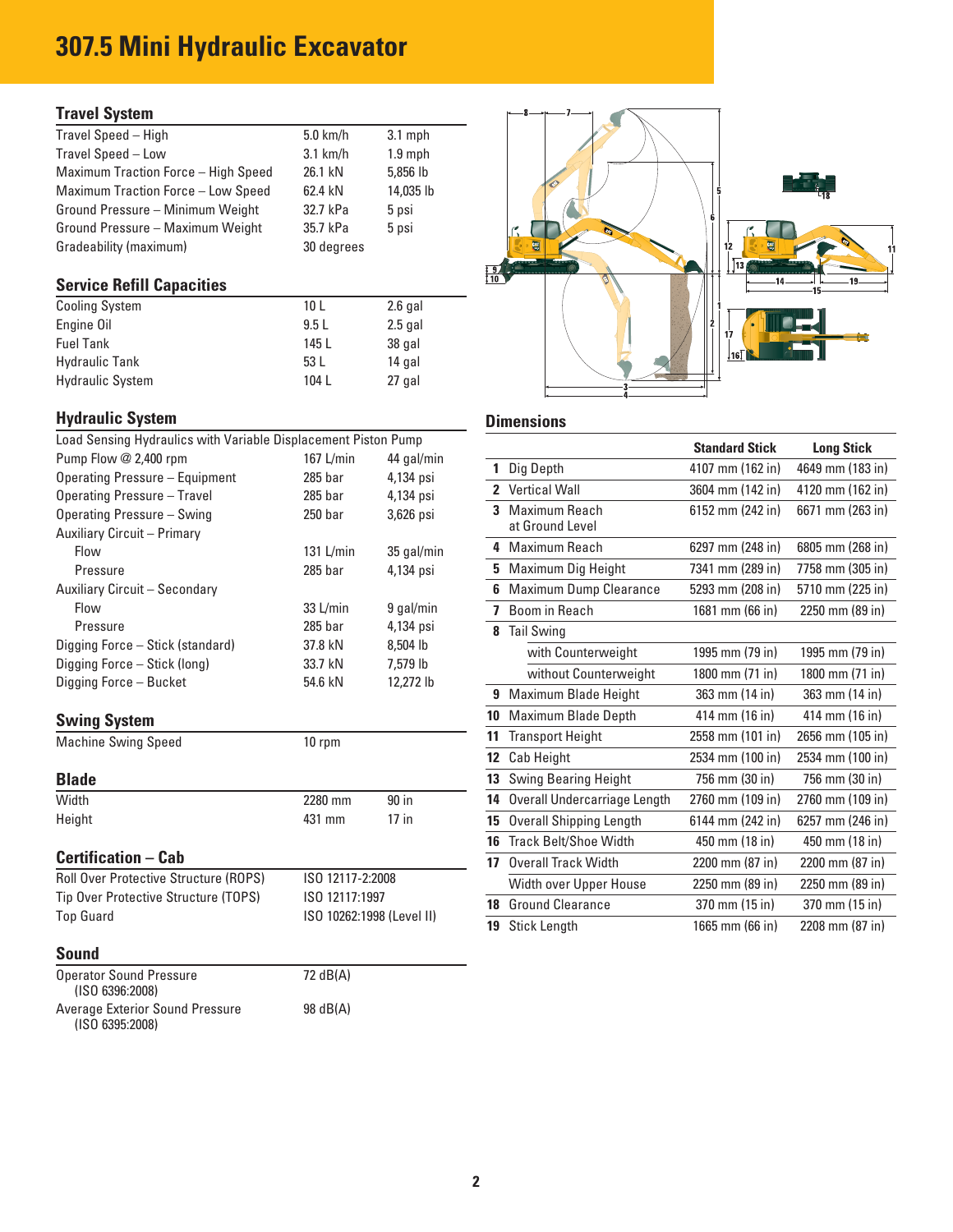## **307.5 Mini Hydraulic Excavator**

|                    |                          | 3 m (9.8 ft)      |                             | $4.5$ m $(14.8)$ ft) |                            |                             | <b>Lift Point Radius (Maximum)</b> |                     |                      |                    |                            |                        |
|--------------------|--------------------------|-------------------|-----------------------------|----------------------|----------------------------|-----------------------------|------------------------------------|---------------------|----------------------|--------------------|----------------------------|------------------------|
|                    |                          | <b>Over Front</b> |                             | <b>Over Front</b>    |                            |                             | <b>Over Front</b>                  |                     |                      |                    |                            |                        |
|                    | <b>Lift Point Height</b> |                   | <b>Blade</b><br><b>Down</b> | <b>Blade</b><br>Up   | <b>Over</b><br><b>Side</b> | <b>Blade</b><br><b>Down</b> | <b>Blade</b><br>Up                 | Over<br><b>Side</b> | <b>Blade</b><br>Down | <b>Blade</b><br>Up | <b>Over</b><br><b>Side</b> | m<br>(f <sup>t</sup> ) |
| 4.5 <sub>m</sub>   | <b>Standard Stick</b>    | kg<br>(lb)        | 2248<br>(4,956)             | 2248<br>(4,956)      | 2257<br>(4, 976)           |                             |                                    |                     | 1113<br>(2,454)      | 1113<br>(2,454)    | 1113<br>(2,454)            | 4.41<br>(14.5)         |
| (14.8 ft)          | Long Stick               | kg<br>(1b)        |                             |                      |                            | 1734<br>(3,823)             | 1734<br>(3,823)                    | 1759<br>(3,878)     | 1090<br>(2,403)      | 1090<br>(2,403)    | 1090<br>(2,403)            | 5.03<br>(16.5)         |
| 3 <sub>m</sub>     | <b>Standard Stick</b>    | kg<br>(Ib)        | 2728<br>(6,014)             | 2728<br>(6,014)      | 2758<br>(6,080)            | 2141<br>(4,720)             | 1646<br>(3,629)                    | 1461<br>(3,221)     | 1047<br>(2,308)      | 1047<br>(2,308)    | 1047<br>(2,308)            | 5.17<br>(17.0)         |
| (9.8 ft)           | Long Stick               | kg<br>(Ib)        | 2227<br>(4, 910)            | 2227<br>(4, 910)     | 2220<br>(4,894)            | 1915<br>(4,222)             | 1915<br>(4,222)                    | 1475<br>(3,252)     | 1038<br>(2,288)      | 1038<br>(2,288)    | 1038<br>(2,288)            | 5.71<br>(18.7)         |
| 1.5m               | <b>Standard Stick</b>    | kg<br>(1b)        | 3466<br>(7,641)             | 2899<br>(6, 391)     | 2488<br>(5,485)            | 2341<br>(5, 161)            | 1551<br>(3, 419)                   | 1367<br>(3,014)     | 1090<br>(2,403)      | 1090<br>(2,403)    | 1090<br>(2,403)            | 5.43<br>(17.8)         |
| $(4.9 \text{ ft})$ | Long Stick               | kg<br>(lb)        | 3140<br>(6, 923)            | 3140<br>(6, 923)     | 2535<br>(5,589)            | 2174<br>(4, 793)            | 1545<br>(3,406)                    | 1359<br>(2,996)     | 1075<br>(2,370)      | 1075<br>(2,370)    | 845<br>(1,863)             | 5.95<br>(19.5)         |
| 0 m                | <b>Standard Stick</b>    | kg<br>(lb)        | 3678<br>(8, 109)            | 2692<br>(5, 935)     | 2294<br>(5,057)            | 2401<br>(5,293)             | 1470<br>(3,241)                    | 1287<br>(2,837)     | 1250<br>(2,756)      | 1250<br>(2,756)    | 1017<br>(2,242)            | 5.27<br>(17.3)         |
| (0 ft)             | Long Stick               | kg<br>(Ib)        | 3594<br>(7, 923)            | 2663<br>(5,871)      | 2261<br>(4, 985)           | 2339<br>(5, 157)            | 1436<br>(3, 166)                   | 1252<br>(2,760)     | 1207<br>(2,661)      | 980<br>(2, 161)    | 847<br>(1,867)             | 5.80<br>(19.0)         |

## **Lift Capacities – Minimum Configuration\***

\*Minimum Weight includes steel tracks, no counterweight, operator, full fuel tank, blade and no bucket.

## **Lift Capacities – Maximum Configuration\*\***

|                               |                       | 3 m (9.8 ft)                |                    |                            | $4.5$ m $(14.8)$ ft)        |                    |                            | <b>Lift Point Radius (Maximum)</b> |                    |                            |                        |                |
|-------------------------------|-----------------------|-----------------------------|--------------------|----------------------------|-----------------------------|--------------------|----------------------------|------------------------------------|--------------------|----------------------------|------------------------|----------------|
|                               |                       | <b>Over Front</b>           |                    |                            | <b>Over Front</b>           |                    |                            |                                    | <b>Over Front</b>  |                            |                        |                |
| <b>Lift Point Height</b>      |                       | <b>Blade</b><br><b>Down</b> | <b>Blade</b><br>Up | <b>Over</b><br><b>Side</b> | <b>Blade</b><br><b>Down</b> | <b>Blade</b><br>Up | <b>Over</b><br><b>Side</b> | <b>Blade</b><br>Down               | <b>Blade</b><br>Up | <b>Over</b><br><b>Side</b> | m<br>(f <sup>t</sup> ) |                |
| 4.5 <sub>m</sub><br>(14.8 ft) | <b>Standard Stick</b> | kg<br>(1b)                  | 2252<br>(4, 965)   | 2252<br>(4, 965)           | 2261<br>(4, 985)            |                    |                            |                                    | 1110<br>(2, 447)   | 1110<br>(2,447)            | 1110<br>(2, 447)       | 4.43<br>(14.5) |
|                               | Long Stick            | kg<br>(1b)                  |                    |                            |                             | 1744<br>(3,845)    | 1744<br>(3,845)            | 1768<br>(3,898)                    | 1088<br>(2,399)    | 1088<br>(2,399)            | 1088<br>(2,399)        | 5.05<br>(16.6) |
| 3 <sub>m</sub><br>(9.8 ft)    | <b>Standard Stick</b> | kg<br>(lb)                  | 2743<br>(6,047)    | 2743<br>(6,047)            | 2774<br>(6, 116)            | 2145<br>(4, 729)   | 2145<br>(4,729)            | 1681<br>(3,706)                    | 1047<br>(2,308)    | 1047<br>(2,308)            | 1047<br>(2,308)        | 5.18<br>(17.0) |
|                               | Long Stick            | kg<br>(1b)                  | 2252<br>(4, 965)   | 2252<br>(4, 965)           | 2245<br>(4, 949)            | 1920<br>(4,233)    | 1920<br>(4,233)            | 1929<br>(4,253)                    | 1038<br>(2, 288)   | 1038<br>(2, 288)           | 1038<br>(2, 288)       | 5.72<br>(18.8) |
| 1.5 m<br>$(4.9 \text{ ft})$   | <b>Standard Stick</b> | kg<br>(lb)                  | 3477<br>(7,665)    | 3477<br>(7,665)            | 2863<br>(6, 312)            | 2345<br>(5, 170)   | 1800<br>(3,968)            | 1586<br>(3, 497)                   | 1092<br>(2,407)    | 1092<br>(2,407)            | 1092<br>(2,407)        | 5.43<br>(17.8) |
|                               | Long Stick            | kg<br>$(\mathsf{lb})$       | 3155<br>(6,956)    | 3155<br>(6,956)            | 3208<br>(7,072)             | 2179<br>(4,804)    | 1794<br>(3,955)            | 1578<br>(3,479)                    | 1077<br>(2,374)    | 1077<br>(2, 374)           | 1077<br>(2,374)        | 5.95<br>(19.5) |
| 0 <sub>m</sub><br>(0 ft)      | <b>Standard Stick</b> | kg<br>(Ib)                  | 3675<br>(8, 102)   | 3136<br>(6, 914)           | 2674<br>(5,895)             | 2398<br>(5,287)    | 1720<br>(3,792)            | 1507<br>(3,322)                    | 1255<br>(2,767)    | 1255<br>(2,767)            | 1255<br>(2,767)        | 5.26<br>(17.2) |
|                               | Long Stick            | kg<br>(lb)                  | 3596<br>(7, 928)   | 3596<br>(7, 928)           | 2639<br>(5,818)             | 2339<br>(5, 157)   | 1685<br>(3,715)            | 1472<br>(3, 245)                   | 1211<br>(2,670)    | 1211<br>(2,670)            | 1009<br>(2,224)        | 5.79<br>(19.0) |

\*\* Maximum Weight includes steel tracks with rubber pads, counterweight, operator, full fuel tank, blade and no bucket.